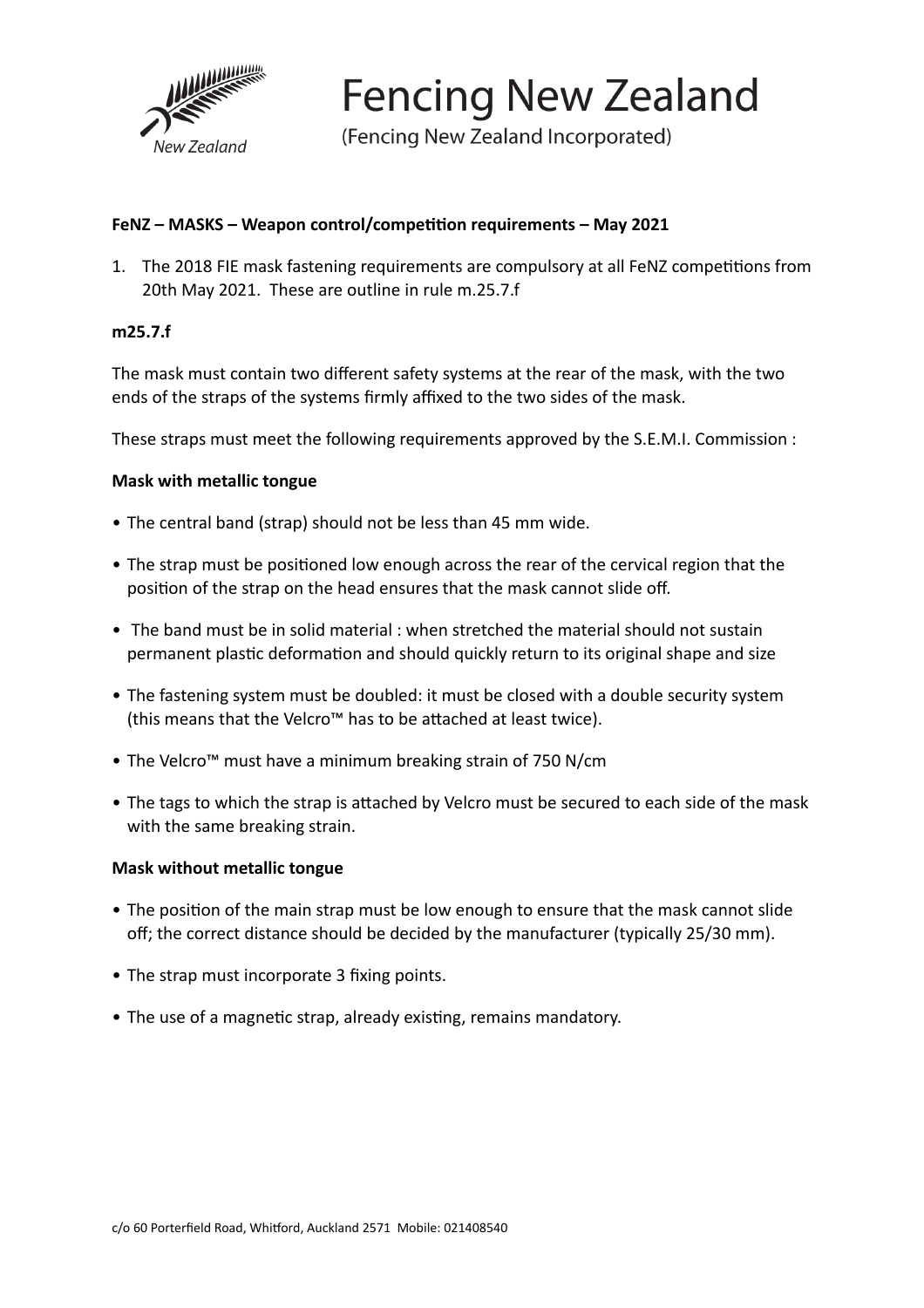

**Fencing New Zealand** 

(Fencing New Zealand Incorporated)

Please refer to the examples in the drawings below:



These images are only provided for information. When in doubt, the wording of the relevant text prevails.

2. The following protocols also still apply to all masks at FeNZ competitions (note that these are not new requirements - they are to highlight the existing rules and manufacturers' recommendations for masks):

- The control and application of rules regarding masks and how they are worn shall be monitored closely, for example the condition of the elastic and the hook and loop fasteners.
- Both security systems in place on the mask shall be in good working order.
- The mask (the metal tongue variety) is to be worn in such a way that both security systems can independently hold the mask onto the fencer's head i.e. the metal tongue part is positioned correctly, and the elastic is worn correctly e.g. not on the metal tongue.
- The elastic shall be in good working order and return to original position i.e. shall not be deformed and shall have elasticity.